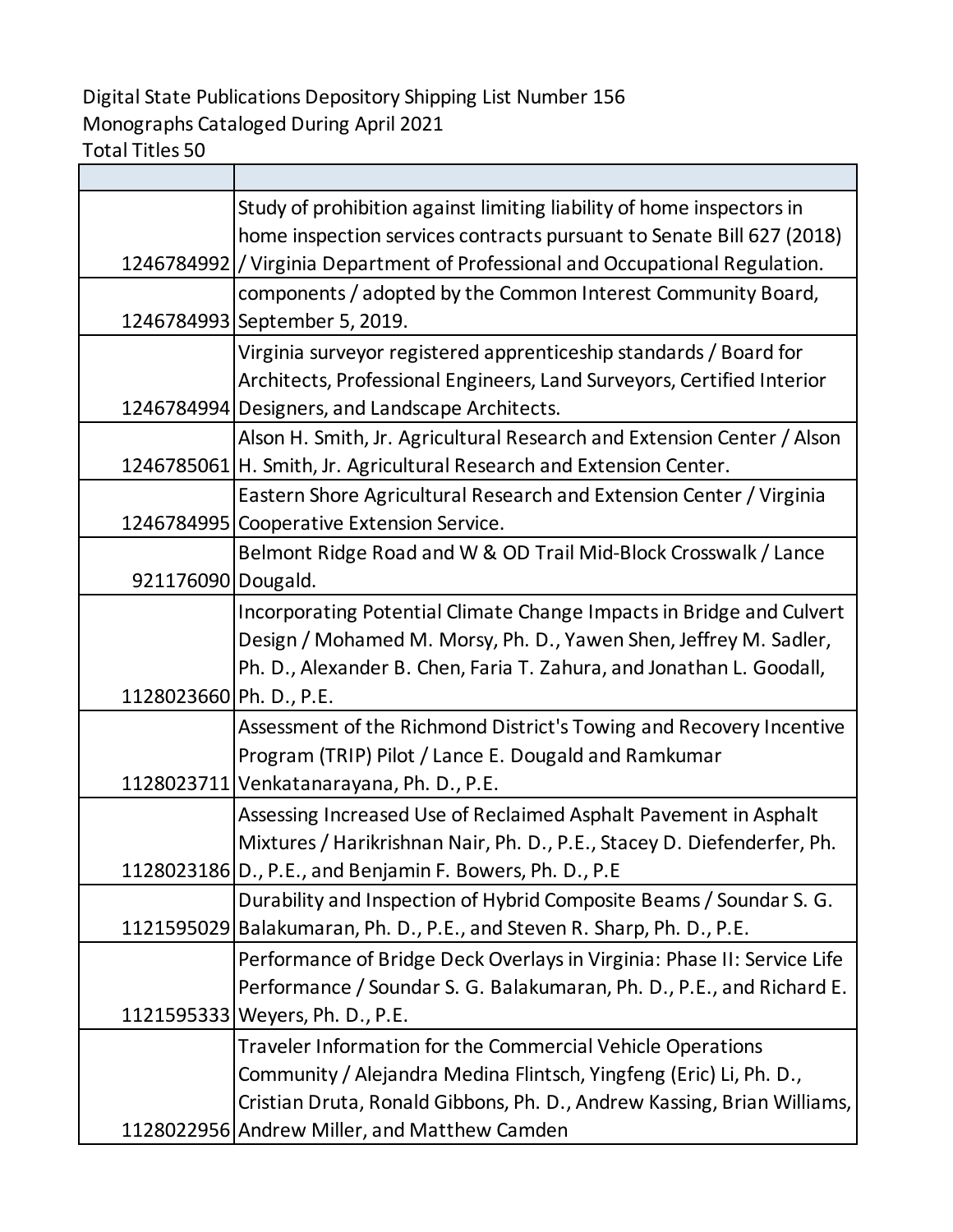|                  | Bowers, Ph. D., P.E., Brian K. Diefenderfer, Ph. D., P.E., and Syed              |
|------------------|----------------------------------------------------------------------------------|
| 1104227805 Kazmi |                                                                                  |
|                  | 1107700297 Management Considerations for Historic Roads in Virginia / Ann B.     |
|                  | Evaluation of the Terminal Boulevard (SR 406) Concrete Rubblization /            |
|                  | Harikrishnan Nair, Ph. D., P.E., Brian K. Diefenderfer, Ph. D., P.E., and        |
|                  | 1110619804 Ilker Boz, Ph. D.                                                     |
|                  | Concrete Beams Prestressed Using Carbon Fiber Reinforced Polymer /               |
|                  | 1107700118 H. Celik Ozyildirim, Ph. D., P.E., and Stephen R. Sharp, Ph. D., P.E. |
|                  | Implementation and Evaluation of a Buried Cable Roadside Animal                  |
|                  | Detection System and Deer Warning Sign / Cristian Druta, Ph. D., and             |
|                  | 1105038338 Andrew S. Alden, P.E.                                                 |
|                  | Structural Study of Cold Central Plant Recycling Sections at the                 |
|                  | National Center for Asphalt Technology (NCAT) Test Track: Phase II /             |
|                  | Brian K. Diefenderfer, Ph. D., P.E., David H. Timm, Ph. D., P.E., and            |
|                  | 1105038547 Benjamin F. Bowers, Ph. D., P.E.                                      |
|                  | Computational Enhancements for the Virginia Department of                        |
|                  | Transportation's Regional River Severe Storm Model: Phase II /                   |
|                  | Mohamed M. Morsy, Ph. D., Yawen Shen, Daniel Voce, Gina L. O'Neil,               |
|                  | 1105038370 and Jonathan L. Goodall, Ph. D., P.E                                  |
|                  | Standpoints: Black feminist knowledges: a class project by students in           |
|                  | the Department of Sociology at Virginia Tech / Andrea N. Baldwin,                |
|                  | 1246784945 Ashley V. Reichelmann, and Anthony Kwame Harrison, editors.           |
|                  | The foundations of hip-hop encyclopedia : a class project by students in         |
|                  | the Department of Sociology at Virginia Tech / edited by Anthony                 |
|                  | 1246784946 Kwame Harrison and Craig E. Arthur.                                   |
|                  | Survive the drive! : a guide to keeping everyone on the road alive / by          |
|                  | 1246784947 Thomas A. Dingus, Ph. D, CHFP and Mindy Buchanan-King.                |
|                  | Better by design? : architecture, urban planning, and the good city /            |
|                  | 1246785081 Paul L. Knox.                                                         |
|                  | Adaptive lifelong learning for an inclusive knowledge economy /                  |
|                  | 1246785082 Virginia Polytechnic Institute and State University.                  |
|                  | Recidivism of offenders starting community supervision during FY2015             |
|                  | 1246784991   / Virginia Department of Corrections.                               |
|                  | 1248738314 Shoreham Drive : detour route / Virginia Department of                |
|                  | 1248737805 Study limits: Route 288 / Virginia Department of Transportation.      |